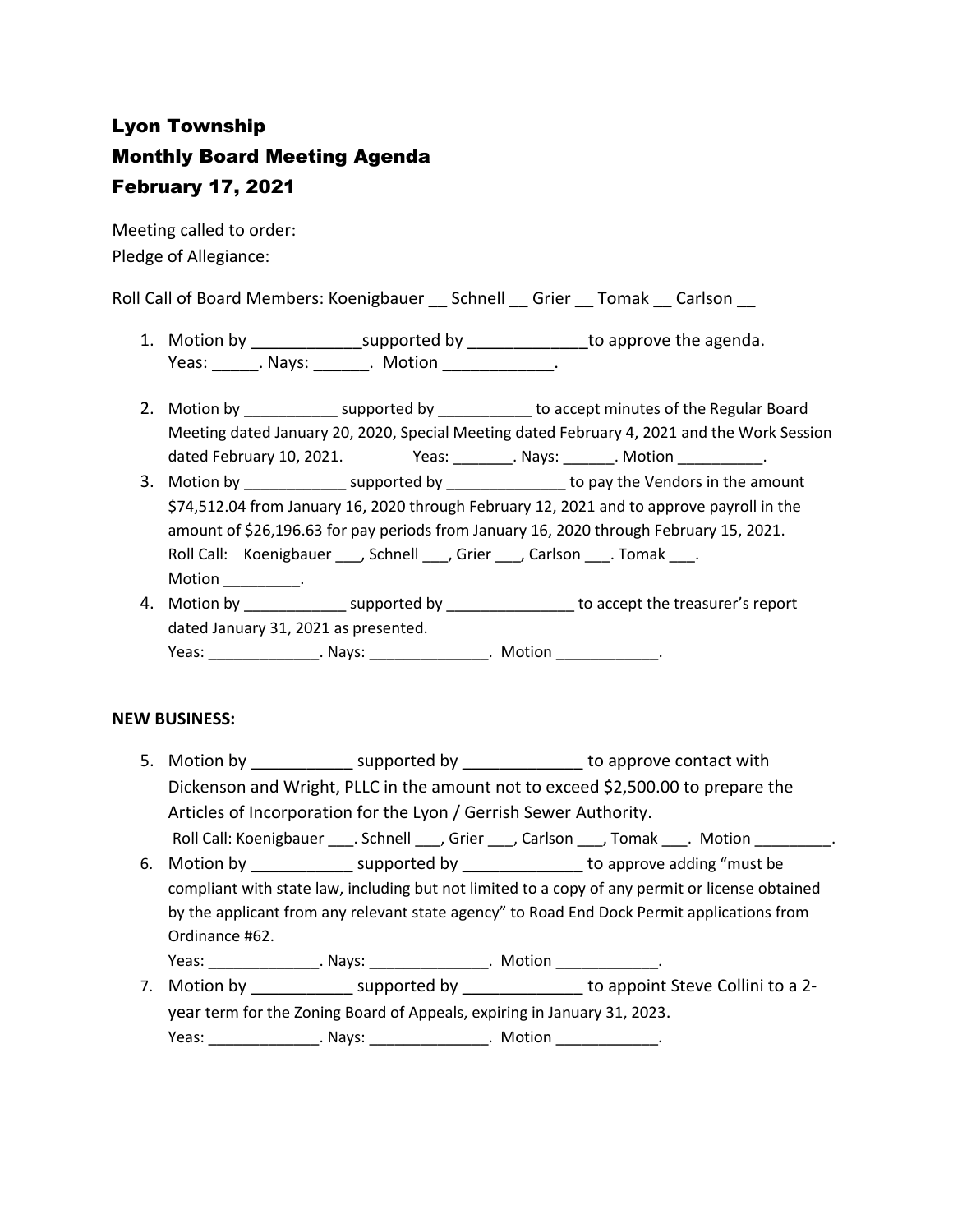- 8. Motion by \_\_\_\_\_\_\_\_\_\_\_\_\_\_ supported by \_\_\_\_\_\_\_\_\_\_\_\_\_\_\_\_ to appoint John Schalk to a 1year term for the Zoning Board of Appeals, expiring in January 31, 2022. Yeas: \_\_\_\_\_\_\_\_\_\_\_\_\_\_\_\_\_. Nays: \_\_\_\_\_\_\_\_\_\_\_\_\_\_\_\_. Motion \_\_\_\_\_\_\_\_\_\_\_\_\_\_\_.
- 9. Motion by \_\_\_\_\_\_\_\_\_\_\_\_\_ supported by \_\_\_\_\_\_\_\_\_\_\_\_\_\_\_ to re-appoint Pete Chippa to a 3year term for the Board of Review Alternate member, expiring in January 31, 2024. Yeas: \_\_\_\_\_\_\_\_\_\_\_\_\_\_\_\_\_. Nays: \_\_\_\_\_\_\_\_\_\_\_\_\_\_\_\_. Motion \_\_\_\_\_\_\_\_\_\_\_\_\_\_\_.

10. Motion by **Example 3** supported by **Example 2** That the board authorize Supervisor Koenigbauer to sign the authorization to proceed with Fleis & Vandenbrink for the professional services for USDA Rural Development Funding Application Wastewater system Design and Construction. Estimated cost of \$18,000.00 will be divided appropriately between Gerrish and Lyon Township **Roll** and *Lyon Township* Roll and *Roll* and *Roll* and *Roll* and *Roll* and *Roll* and *Roll* and *Roll* and *Roll* and *Roll* and *Roll* and *Roll* and *Roll* and *Roll* and *Roll* and *Roll* Call: Koenigbauer \_\_\_, Schnell \_\_\_, Grier \_\_\_, Carlson \_\_\_. Tomak \_\_\_. Motion \_\_\_\_\_\_\_\_\_\_.

#### **CORRESPENDENCE:** None

#### **DEPARTMENT REPORTS:**

#### **W. Cleeves:**

Fire Department:

#### **Dailey:**

Cemetery:

Ordinance:

#### **JC Holder:**

Parks:

Maintenance:

#### **Carlson:**

Planning Commission:

Recreation Committee:

# **Cook:**

HLUA: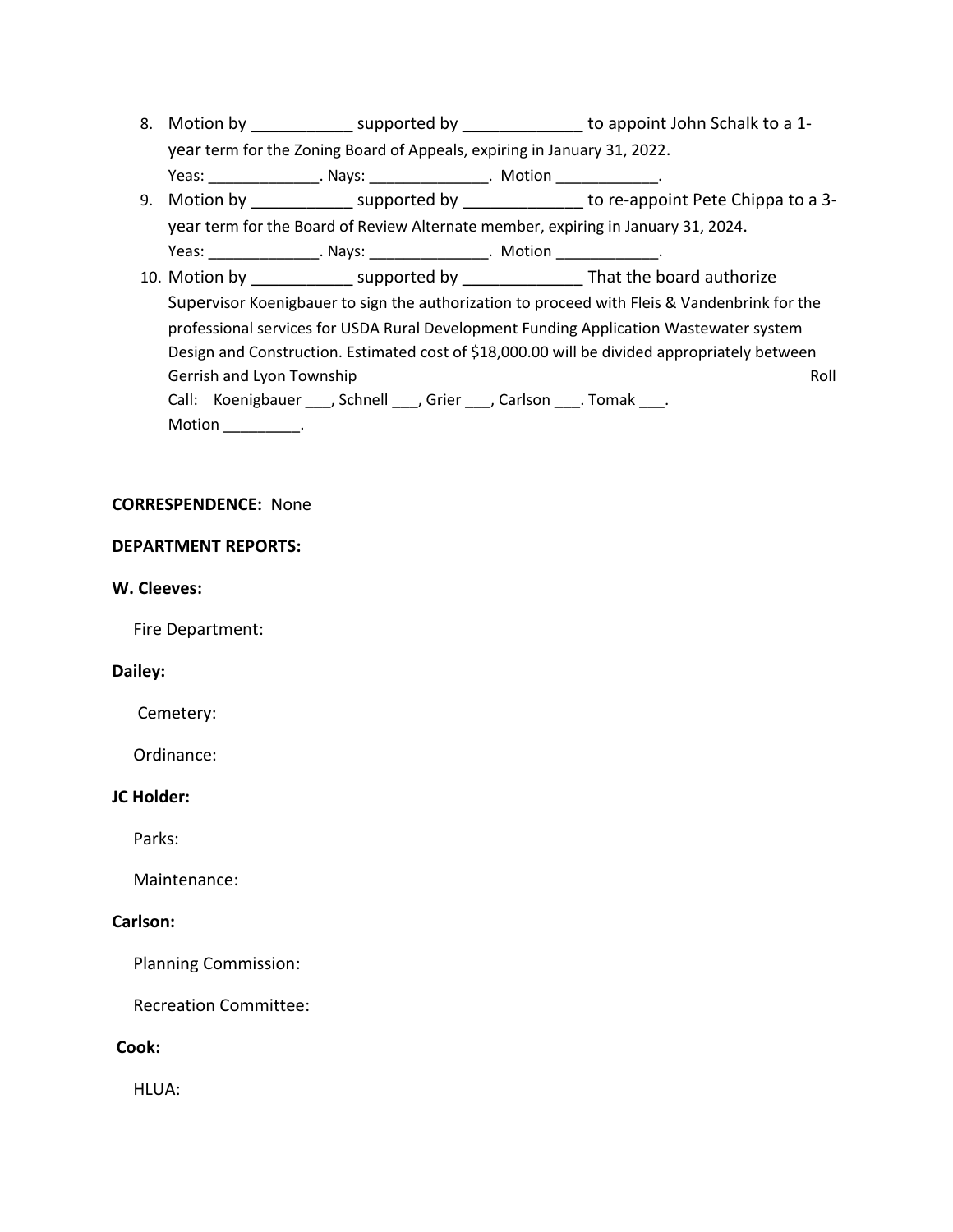# **Tomak :**

Library:

# **Supervisor:**

Trash:

Building**:**

# **BOARD COMMENTS:**

**Supervisor Koenigbauer:**

**Clerk Schnell:** 

**Treasurer Grier:**

**Trustee Tomak:**

**Trustee Carlson:**

**PUBLIC COMMENTS**: